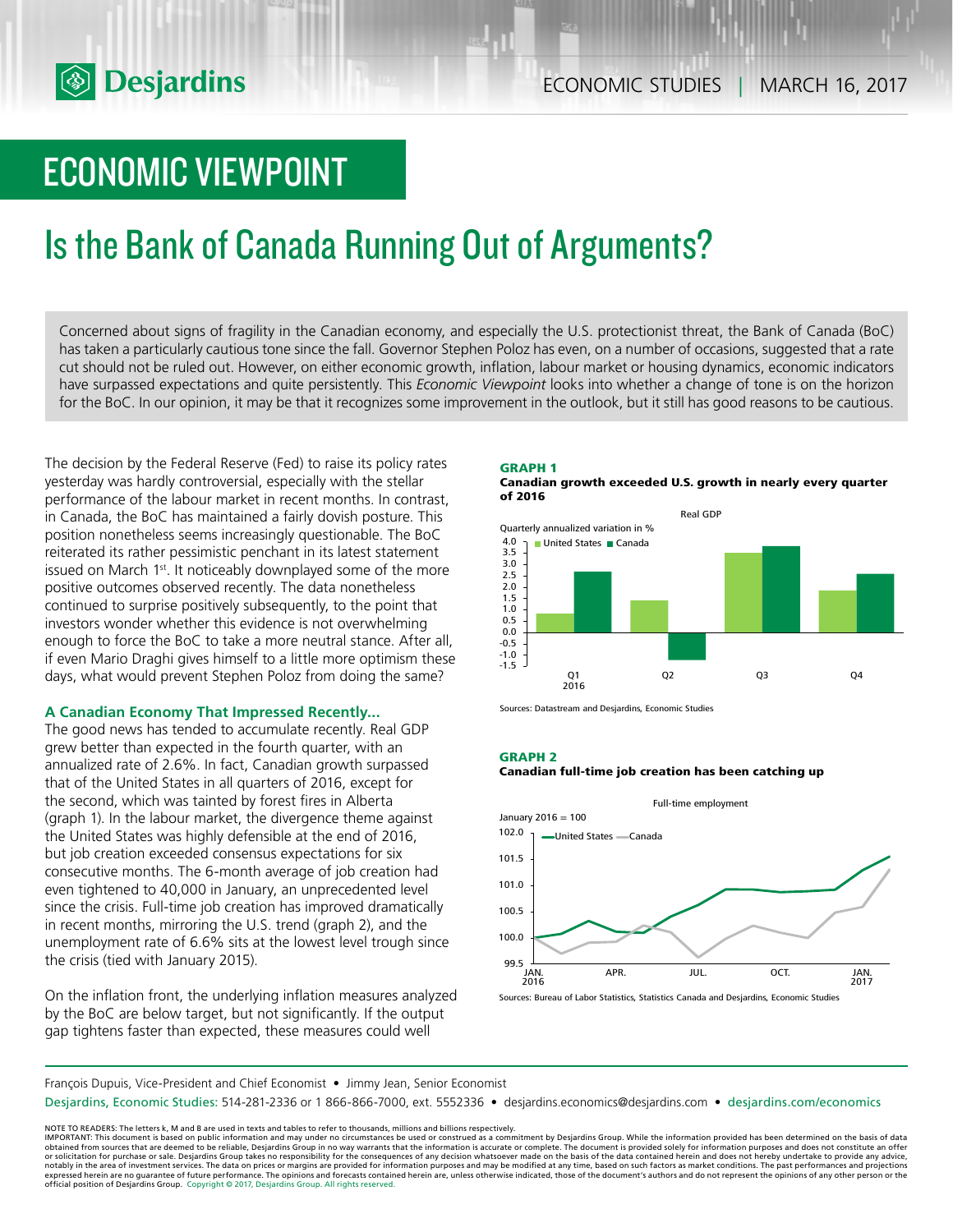

**<sup><sup>5</sup>** Desjardins</sup>

converge towards the 2% target in the not too distant future. Then there is the uncomfortable issue of housing. References to preoccupying household imbalances have all but disappeared from the BoC communiqué since the tightening measures announced by the federal government last fall. However, six months have gone by, and the Toronto market is beginning to be labelled as a bubble. There is speculation that a possible announcement of new macro-prudential measures by the provincial government will be announced.

The BoC does prefer for these risks to be addressed this way, rather than by monetary policy, but this does not mean that it does not bear some moral-suasion responsibility. If recent developments prompt BoC officials to assume that mantle again, it will for all intents and purposes represent the death knell of the easing bias that appeared in October and was reaffirmed in January.

### **... But Still a Lot of Work To Do**

One cannot necessarily assume a significant shift in the BoC's messaging as granted, as there are a number of issues it should continue to stress. One is the weakness in hours worked in Canada. Hours improved in February, with a monthly increase of 0.2%, but the pace of -0.3% year-on-year is undeniably disappointing (graph 3). There is thus a marked divergence between dynamics in employment and in hours. Hours worked are nonetheless important because they are the measure of labour input used in many conventional models. In addition, the February *Labour Force Survey* has also shown that hourly wages are moving at an annual rate of just 1.1%, which is below inflation.

#### **GRAPH 3 Preoccupying trend in hours worked**



Sources: Statistics Canada and Desjardins, Economic Studies

Another aspect that remains unsatisfactory is private investment. Statistics Canada's annual survey of investment intentions revealed that they remain downward in the private sector, although less so than in 2015 and 2016 (graph 4). However, the element that leaves pensive is the most diffuse character of weakness. In 2015 and 2016, cuts in investment budgets in

#### **GRAPH 4**





Sources: Statistics Canada and Desjardins, Economic Studies

the energy sector accounted for much of the decline. In 2015, 55% of sectors increased their spending, and in 2016 it was half. By contrast, according to intentions unveiled for 2017, intentions are up in only 35% of sectors. The expected increase in public investment will help offset this weakness. However, the sustainable growth idealized by the BoC implies an enhanced contribution from private investment and a simultaneous moderation of the contributions from households and real estate. Success still seems a long way off on this front.

In terms of international trade, although net exports made a strong contribution to GDP growth in the fourth quarter, this was mainly due to one-off factors. Real exports increased in only two of the five months to February. Compared to the previous two years, the currency was not as supportive in 2016. As the BoC pointed out, the Canadian dollar appreciated against most currencies last year, including those of countries competing in the U.S. market. This trend has nonetheless reversed somewhat since January.

### **The Biggest of Imponderables**

Above all, the protectionist movement in the United States remains the main concern. The threat, even to Canada, has not disappeared convincingly. Since the inauguration day, the U.S. administration's rhetoric has fluctuated between reassuring comments about maintaining trade relations with Canada and, somewhat inconsistently, a strong prioritization of American interests. The proposed Border Adjustment Tax remains controversial. Even though the President and his Treasury Secretary have expressed some reservations about this key element of the Republican Blueprint, it would be foolish to assume that Washington is somehow predictable. A Border Adjustment Tax as outlined by the Republicans would severely hamper the competitiveness of Canadian exporters. This would come on top of the erosion in tax competitiveness for Canadian companies, with the reforms that are on the horizon in Washington. A significant depreciation of the currency would be required to mitigate all these effects.